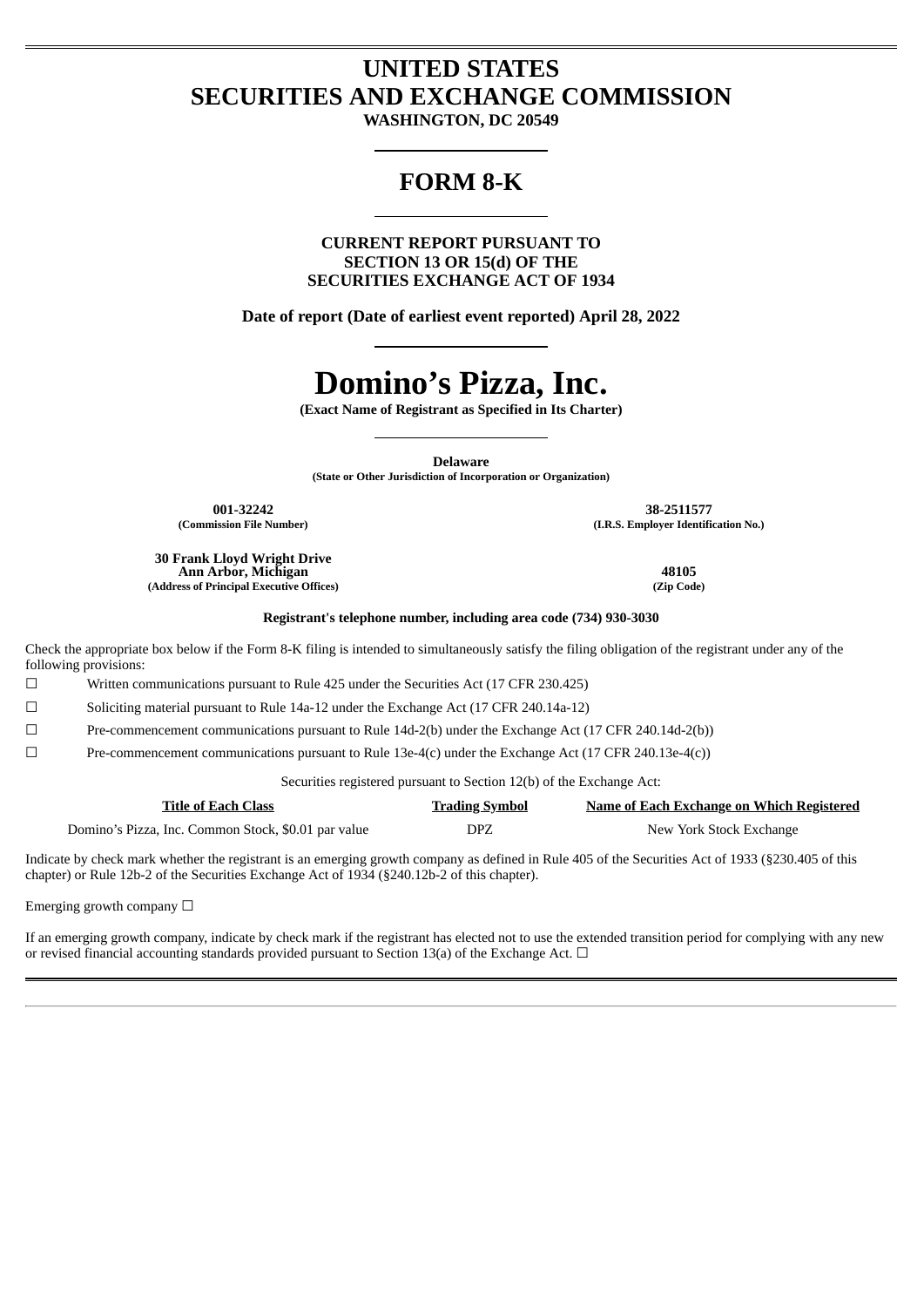#### **Item 2.02. Results of Operations and Financial Condition.**

On April 28, 2022, Domino's Pizza, Inc. issued a press release announcing financial results for the first quarter ended March 27, 2022. A copy of the press release is attached hereto as Exhibit 99.1. The information in this Form 8-K and the Exhibit attached hereto are being furnished pursuant to Item 2.02 of Form 8-K and therefore shall not be deemed filed for purposes of Section 18 of the Securities Exchange Act of 1934.

#### **Item 9.01. Financial Statements and Exhibits.**

*(d) Exhibits.*

| Exhibit<br>Number | Description                                                                                              |
|-------------------|----------------------------------------------------------------------------------------------------------|
| 99.1              | Domino's Pizza, Inc. first quarter 2022 financial results press release, dated April 28, 2022.           |
| 104               | The cover page from this Current Report on Form 8-K, formatted in Inline XBRL (included as Exhibit 101). |

#### **SIGNATURES**

Pursuant to the requirements of the Securities Exchange Act of 1934, the registrant has duly caused this report to be signed on its behalf by the undersigned hereunto duly authorized.

> DOMINO'S PIZZA, INC. (Registrant)

Date: April 28, 2022 /s/ Richard E. Allison, Jr. Richard E. Allison, Jr.

Chief Executive Officer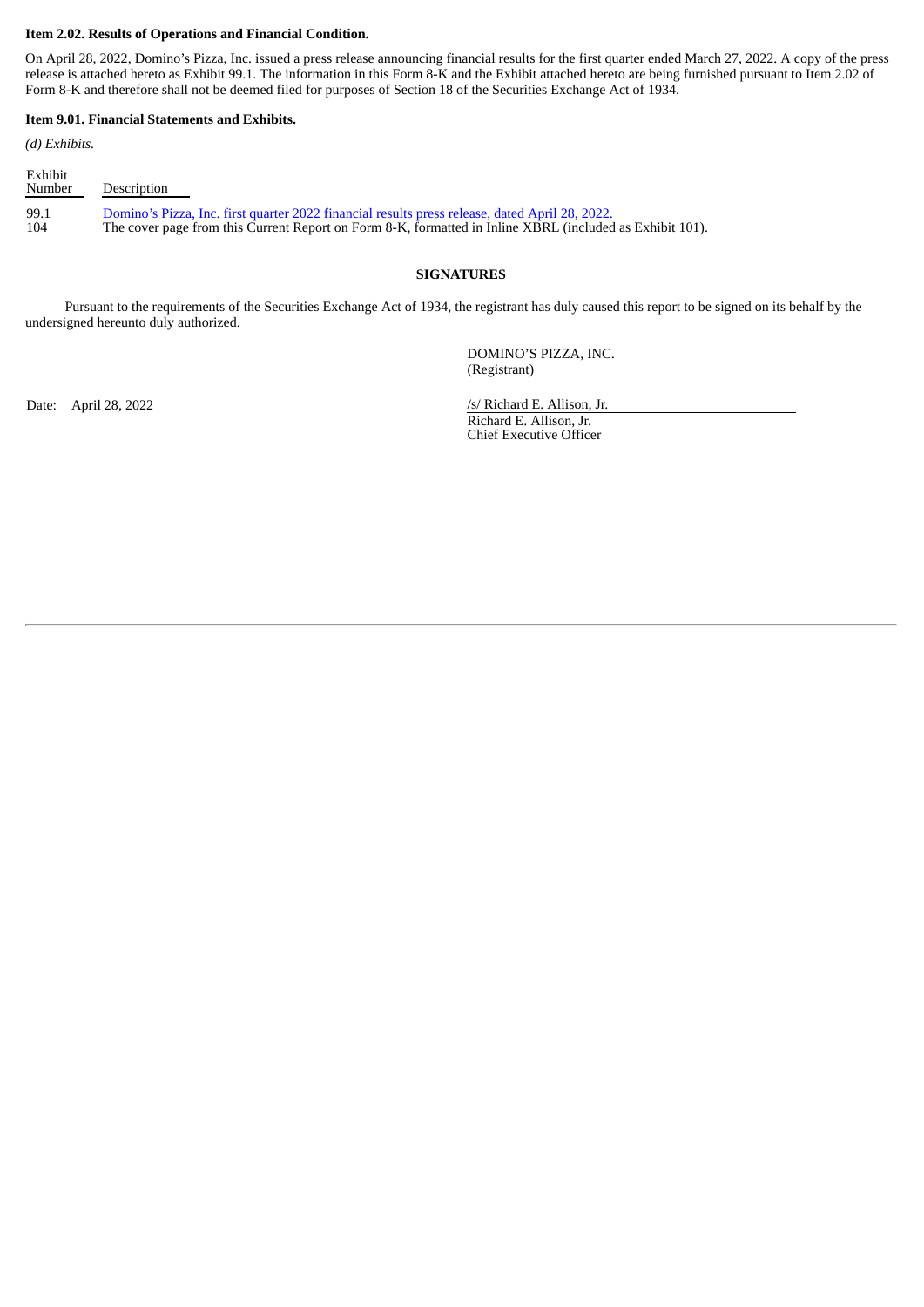<span id="page-2-0"></span>

# **Domino's Pizza**® **Announces First Quarter 2022 Financial Results**

Global retail sales growth (excluding foreign currency impact) of 3.6%

U.S. same store sales decline of 3.6%

International same store sales growth (excluding foreign currency impact) of 1.2%

Global net store growth of 213

Diluted EPS down 16.7% to \$2.50

**ANN ARBOR, Michigan, April 28, 2022: Domino's Pizza, Inc. (NYSE: DPZ),** the largest pizza company in the world, announced results for the first quarter of 2022. Global retail sales increased 3.6% in the first quarter of 2022, excluding the negative impact of foreign currency. Without adjusting for the impact of foreign currency, global retail sales increased 0.3% in the first quarter of 2022.

U.S. same store sales declined 3.6% during the first quarter of 2022. International same store sales (excluding foreign currency impact) increased 1.2% during the first quarter of 2022, marking the 113<sup>th</sup> consecutive quarter of international same store sales growth. The Company had first quarter global net store growth of 213 stores, comprised of 37 net U.S. store openings and 176 net international store openings. Diluted EPS for the first quarter of 2022 was \$2.50, a decrease of 16.7% from the prior year quarter.

Subsequent to the end of the first quarter of 2022, on April 26, 2022, the Company's Board of Directors declared a \$1.10 per share quarterly dividend on its outstanding common stock for shareholders of record as of June 15, 2022 to be paid on June 30, 2022.

"We faced a number of headwinds during the first quarter, from the Omicron surge, to staffing shortages, to unprecedented inflation, which pressured our results. We are actively implementing strategies designed to address them; however, we expect some of these headwinds are likely to persist further into 2022," said Ritch Allison, Domino's Chief Executive Officer. "The strength of the Domino's brand is not defined in the short term, but instead by our outstanding long-term track record and the ongoing commitment of our team members and franchisees, as evidenced by continued strong store growth, including the opening of our 19,000th global store during the quarter. As I hand the leadership of the Company over to Russell Weiner on May 1, I do so with great confidence that he and our talented team will take this great global brand to the next level in the years to come."

# **First Quarter Highlights (Unaudited):**

| (in millions, except share and per share data) | First<br><b>Ouarter of</b><br>2022 |  | First<br>Quarter of<br>2021 |  |
|------------------------------------------------|------------------------------------|--|-----------------------------|--|
| <b>Net income</b>                              | 91.0                               |  | 117.8                       |  |
| Weighted average diluted shares                | 36.435.038                         |  | 39,208,383                  |  |
| <b>Diluted EPS</b>                             | 2.50                               |  | 3.00                        |  |

- **Revenues** increased \$27.5 million, or 2.8%, in the first quarter of 2022 as compared to the first quarter of 2021, primarily due to higher supply chain revenues attributable to increases in our market basket pricing to stores. Our market basket pricing to stores increased 11.9% during the first quarter of 2022. International franchise revenues also increased due to international retail sales growth, but were negatively impacted by approximately \$4.3 million resulting from changes in foreign currency exchange rates. These increases were partially offset by lower U.S. stores revenues due to a 1.4% decline in U.S. retail sales.
- **Net Income** decreased \$26.8 million, or 22.8%, in the first quarter of 2022 as compared to the first quarter of 2021. This decrease was primarily driven by lower income from operations of \$22.0 million resulting from lower U.S. Company-owned store and supply chain operating margins and higher general and administrative expenses. The decrease in net income was also due to higher net interest expense of \$7.4 million due to a higher average debt balance resulting from the Company's recapitalization transaction completed in April 2021, as well as lower other income of \$2.5 million resulting from the unrealized gain recorded on the Company's investment in DPC Dash Ltd in the first quarter of 2021. These decreases in net income were partially offset by a decrease in the provision for income taxes of \$5.1 million in the first quarter of 2022 due to a decrease in income before provision for income taxes. The effective tax rate increased to 22.7% during the first quarter of 2022 as compared to 21.3% in the first quarter of 2021, driven in part by a 0.5 percentage point change in the impact of excess tax benefits from equity-based compensation, which are recorded as a reduction to the income tax provision.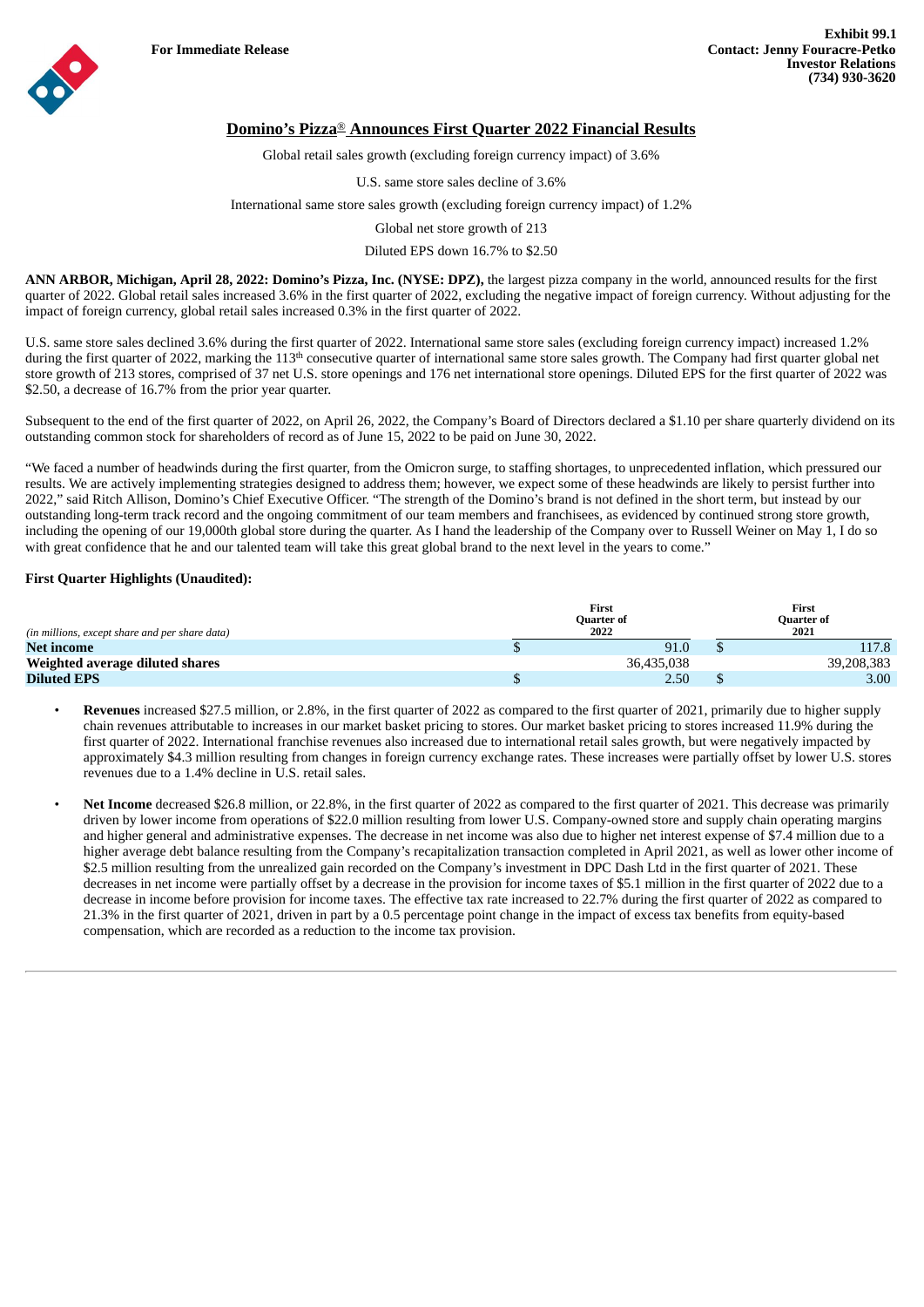• **Diluted EPS** was \$2.50 in the first quarter of 2022 versus \$3.00 in the first quarter of 2021, representing a \$0.50, or 16.7%, decrease from the prior year quarter. The decrease in diluted EPS was driven by lower net income in the first quarter of 2022 as compared to the prior year quarter and was partially offset by a lower weighted average diluted share count, resulting from the Company's share repurchases during the trailing four quarters.

The tables below outline certain statistical measures utilized by the Company to analyze its performance (unaudited). Refer to *Comments on Regulation G* below for additional details.

|                                                                                              | First<br><b>Quarter of</b><br>2022 | First<br><b>Quarter of</b><br>2021 | First<br><b>Quarter of</b><br>2020 |
|----------------------------------------------------------------------------------------------|------------------------------------|------------------------------------|------------------------------------|
| <b>Same store sales growth:</b> (versus prior year period)                                   |                                    |                                    |                                    |
| U.S. Company-owned stores (1)                                                                | $(10.5)\%$                         | $+6.3%$                            | $+3.9%$                            |
| U.S. franchise stores (1)                                                                    | $(3.2)\%$                          | $+13.9%$                           | $+1.5%$                            |
| U.S. stores                                                                                  | $(3.6)\%$                          | $+13.4%$                           | $+1.6%$                            |
| International stores (excluding foreign currency impact)                                     | $+1.2%$                            | $+11.8%$                           | $+1.5%$                            |
| <b>Global retail sales growth:</b> (versus prior year period)                                |                                    |                                    |                                    |
| U.S. stores                                                                                  | $(1.4)\%$                          | $+15.3%$                           | $+4.9%$                            |
| International stores                                                                         | $+2.0\%$                           | $+18.0\%$                          | $+3.9%$                            |
| Total                                                                                        | $+0.3%$                            | $+16.7%$                           | $+4.4%$                            |
| Global retail sales growth: (versus prior year period,<br>excluding foreign currency impact) |                                    |                                    |                                    |
| U.S. stores                                                                                  | (1.4)%                             | $+15.3%$                           | $+4.9%$                            |
| International stores                                                                         | $+8.4%$                            | $+12.8%$                           | $+6.8%$                            |
| Total                                                                                        | $+3.6%$                            | $+14.0\%$                          | $+5.9%$                            |

(1) During the first quarter of 2022, the Company purchased 23 U.S. franchised stores from certain existing U.S. franchisees. The same store sales growth for these stores is reflected in U.S. Company-owned stores in the first quarter of 2022.

|                                         | <b>U.S. Company-</b><br>owned Stores | <b>U.S. Franchise</b><br><b>Stores</b> | <b>Total</b><br><b>U.S. Stores</b> | <b>International</b><br><b>Stores</b> | Total  |
|-----------------------------------------|--------------------------------------|----------------------------------------|------------------------------------|---------------------------------------|--------|
| <b>Store counts:</b>                    |                                      |                                        |                                    |                                       |        |
| Store count at January 2, 2022          | 375                                  | 6,185                                  | 6.560                              | 12.288                                | 18,848 |
| <b>Openings</b>                         |                                      | 38                                     | 40                                 | 217                                   | 257    |
| Closings $(1)$                          |                                      | (3)                                    | (3)                                | (41)                                  | (44)   |
| Transfers (2)                           | 23                                   | (23)                                   |                                    |                                       |        |
| Store count at March 27, 2022           | 400                                  | 6.197                                  | 6.597                              | 12,464                                | 19,061 |
| First quarter 2022 net store growth     |                                      | 35                                     | 37                                 | 176                                   | 213    |
| Trailing four quarters net store growth |                                      | 193                                    | 206                                | 1,036                                 | 1,242  |

(1) Temporary store closures are not treated as store closures and affected stores are included in the ending store count. Based on information reported to the Company by its master franchisees, the Company estimates that as of March 27, 2022, there were approximately 200 international stores temporarily closed.

(2) Net store growth does not include the effect of transfers. During the first quarter of 2022, the Company purchased 23 U.S. franchised stores from certain existing U.S. franchisees.

# **Share Repurchases**

During the first quarter of 2022, the Company repurchased and retired 100,810 shares of common stock for a total of \$47.7 million. As of March 27, 2022, the Company had a total remaining authorized amount for share repurchases of \$656.4 million.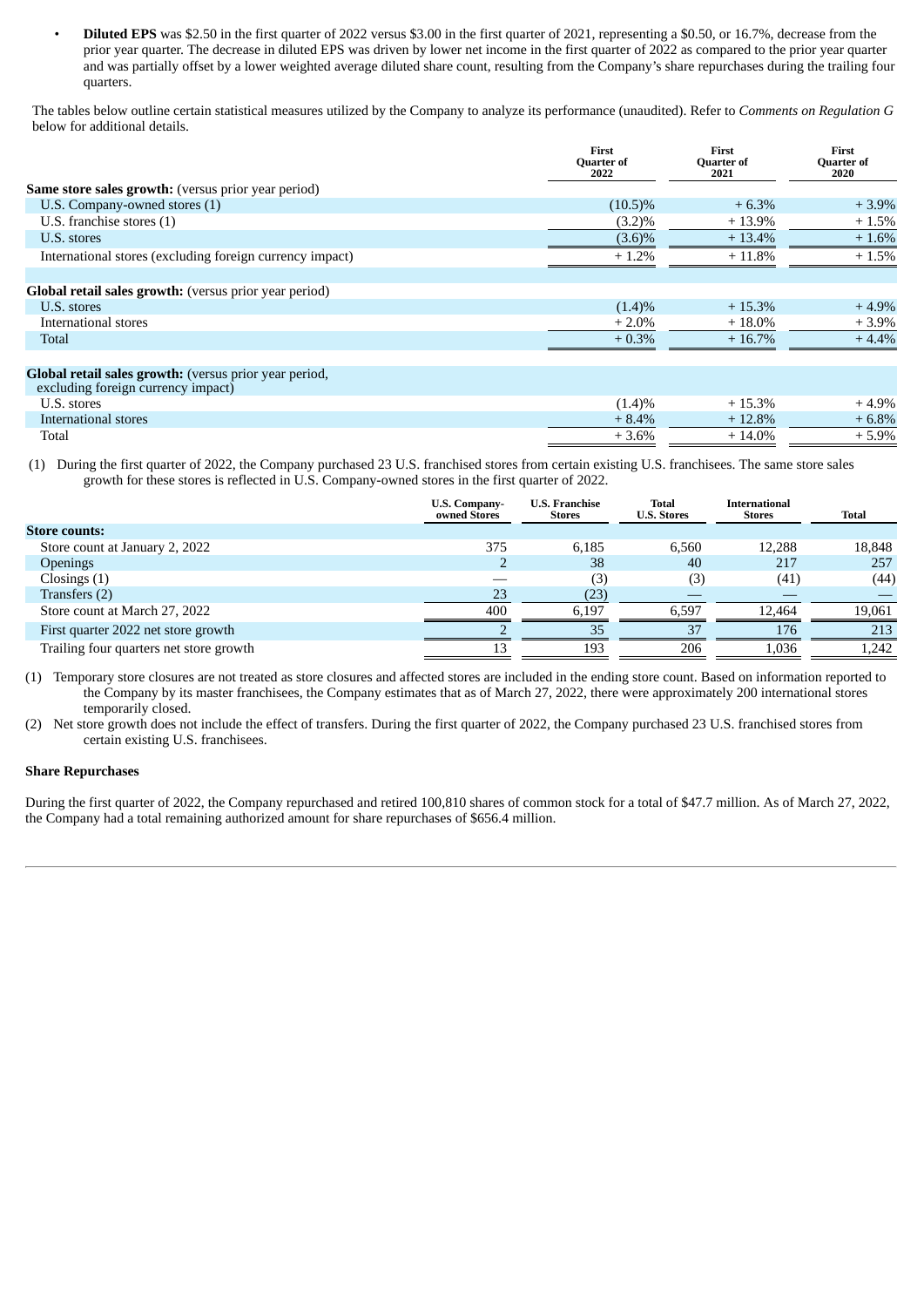# **Liquidity**

As of March 27, 2022, the Company had approximately:

- \$165.0 million of unrestricted cash and cash equivalents;
- \$5.06 billion in total debt; and
- \$155.8 million of available borrowing capacity under its 2021 variable funding notes, net of letters of credit issued of \$44.2 million.

Net cash provided by operating activities was \$78.8 million during the first quarter of 2022. The Company invested \$12.5 million in capital expenditures during the first quarter of 2022. Free cash flow, as reconciled below to net cash provided by operating activities, as determined under accounting principles generally accepted in the United States of America ("GAAP"), was approximately \$66.3 million during the first quarter of 2022 (refer to *Comments on Regulation G* below for additional details).

| (in thousands)                            | First<br>Quarter of<br>2022 |
|-------------------------------------------|-----------------------------|
| Net cash provided by operating activities | 78,789                      |
| Capital expenditures                      | (12, 454)                   |
| Free cash flow                            | 66,335                      |

# **Comments on Regulation G**

In addition to the GAAP financial measures set forth in this press release, the Company has included non-GAAP financial measures within the meaning of Regulation G, including free cash flow metrics. The Company has also included metrics such as global retail sales, global retail sales growth, global retail sales growth, excluding foreign currency impact and same store sales growth, which are commonly used statistical measures in the quick-service restaurant industry that are important to understanding Company performance.

The Company uses "**Global retail sales**" to refer to total worldwide retail sales at Company-owned and franchise stores. The Company believes global retail sales information is useful in analyzing revenues because franchisees pay royalties and advertising fees that are based on a percentage of franchise retail sales. The Company reviews comparable industry global retail sales information to assess business trends and to track the growth of the Domino's Pizza brand. In addition, supply chain revenues are directly impacted by changes in franchise retail sales. Retail sales for franchise stores are reported to the Company by its franchisees and are not included in Company revenues. "**Global retail sales growth**" is calculated as the change of U.S. Dollar global retail sales against the comparable period of the prior year. "**Global retail sales growth, excluding foreign currency impact**" is calculated as the change of international local currency global retail sales against the comparable period of the prior year.

The Company uses "**Same store sales growth**," which is calculated by including only sales from stores that also had sales in the comparable weeks of both years. International same store sales growth is calculated similarly to U.S. same store sales growth. Changes in international same store sales are reported excluding foreign currency impacts, which reflect changes in international local currency sales.

The Company uses "**Free cash flow**," which is calculated as net cash provided by operating activities, less capital expenditures, both as reported under GAAP. The Company believes that the free cash flow measure is important to investors and other interested persons, and that such persons benefit from having a measure which communicates how much cash flow is available for working capital needs or to be used for repurchasing debt, making acquisitions, repurchasing common stock or paying dividends.

# **Conference Call Information**

The Company will file its Quarterly Report on Form 10-Q this morning. As previously announced, Domino's Pizza, Inc. will hold a **conference call today** at 10 a.m. (Eastern) to review its first quarter 2022 financial results. The call can be accessed by dialing (866) 470-5929 (U.S./Canada) or (409) 217-8311 (International). Ask for the Domino's Pizza conference call, ID 7971407. The call will also be webcast, and will be archived for one year, on ir.dominos.com.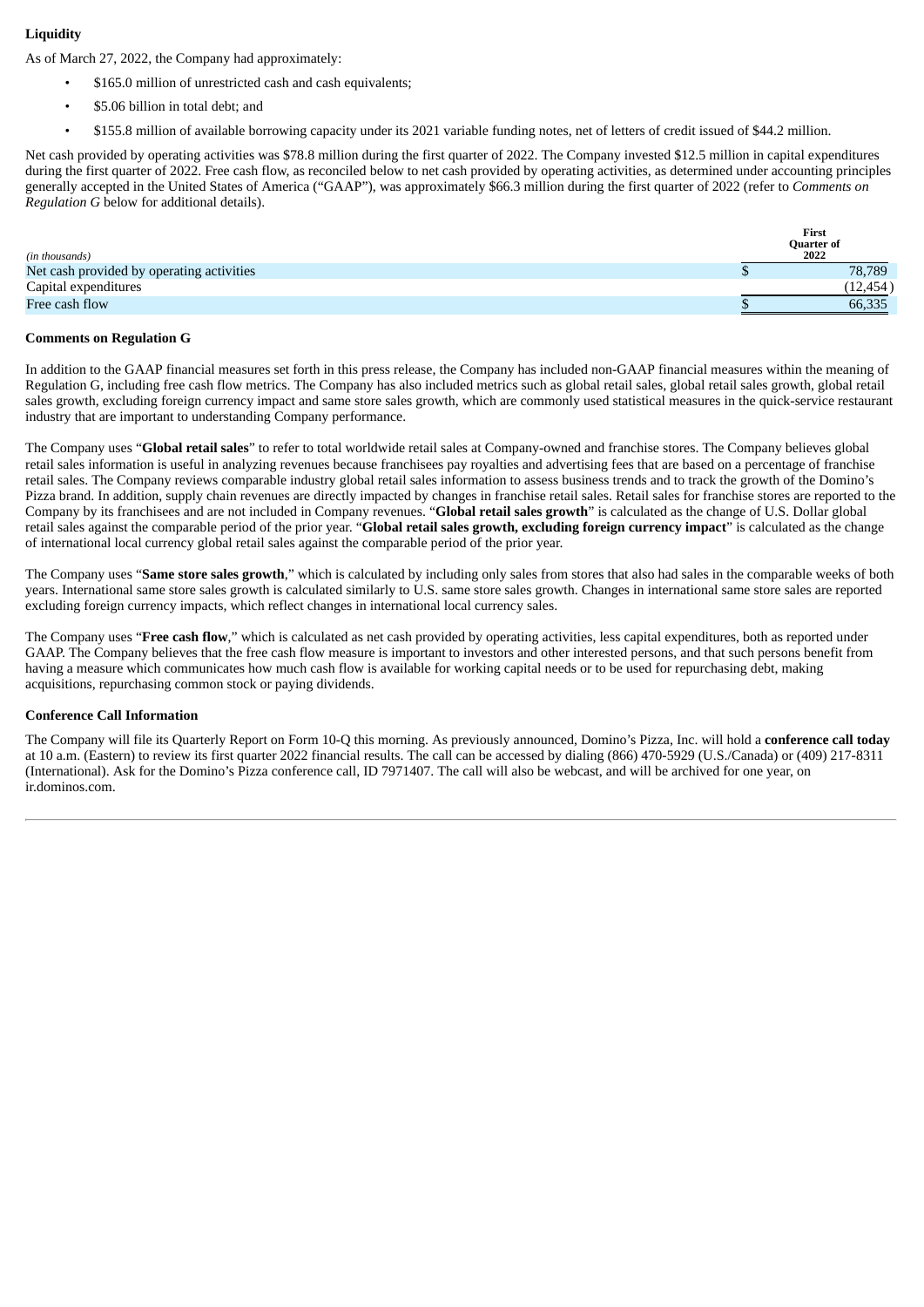# **About Domino's Pizza®**

Founded in 1960, Domino's Pizza is the largest pizza company in the world, with a significant business in both delivery and carryout pizza. It ranks among the world's top public restaurant brands with a global enterprise of more than 19,000 stores in over 90 markets. Domino's had global retail sales of nearly \$17.8 billion in 2021, with over \$8.6 billion in the U.S. and over \$9.1 billion internationally. In the first quarter of 2022, Domino's had global retail sales of over \$4.0 billion, with over \$1.9 billion in the U.S. and nearly \$2.1 billion internationally. Its system is comprised of independent franchise owners who accounted for 98% of Domino's stores as of the end of the first quarter of 2022. Emphasis on technology innovation helped Domino's achieve more than half of all global retail sales in 2021 from digital channels. In the U.S., Domino's generated more than 75% of U.S. retail sales in 2021 via digital channels and has developed several innovative ordering platforms, including those for Google Home, Facebook Messenger, Apple Watch, Amazon Echo, Twitter and more. In 2019, Domino's announced a partnership with Nuro to further its exploration and testing of autonomous pizza delivery. In mid-2020, Domino's launched a new way to order contactless carryout nationwide – via Domino's Carside Delivery®, which customers can choose when placing a prepaid online order.

Order – dominos.com Company Info – biz.dominos.com Media Assets – media.dominos.com

Please visit our Investor Relations website at ir.dominos.com to view news, announcements, earnings releases, investor presentations and conference webcasts.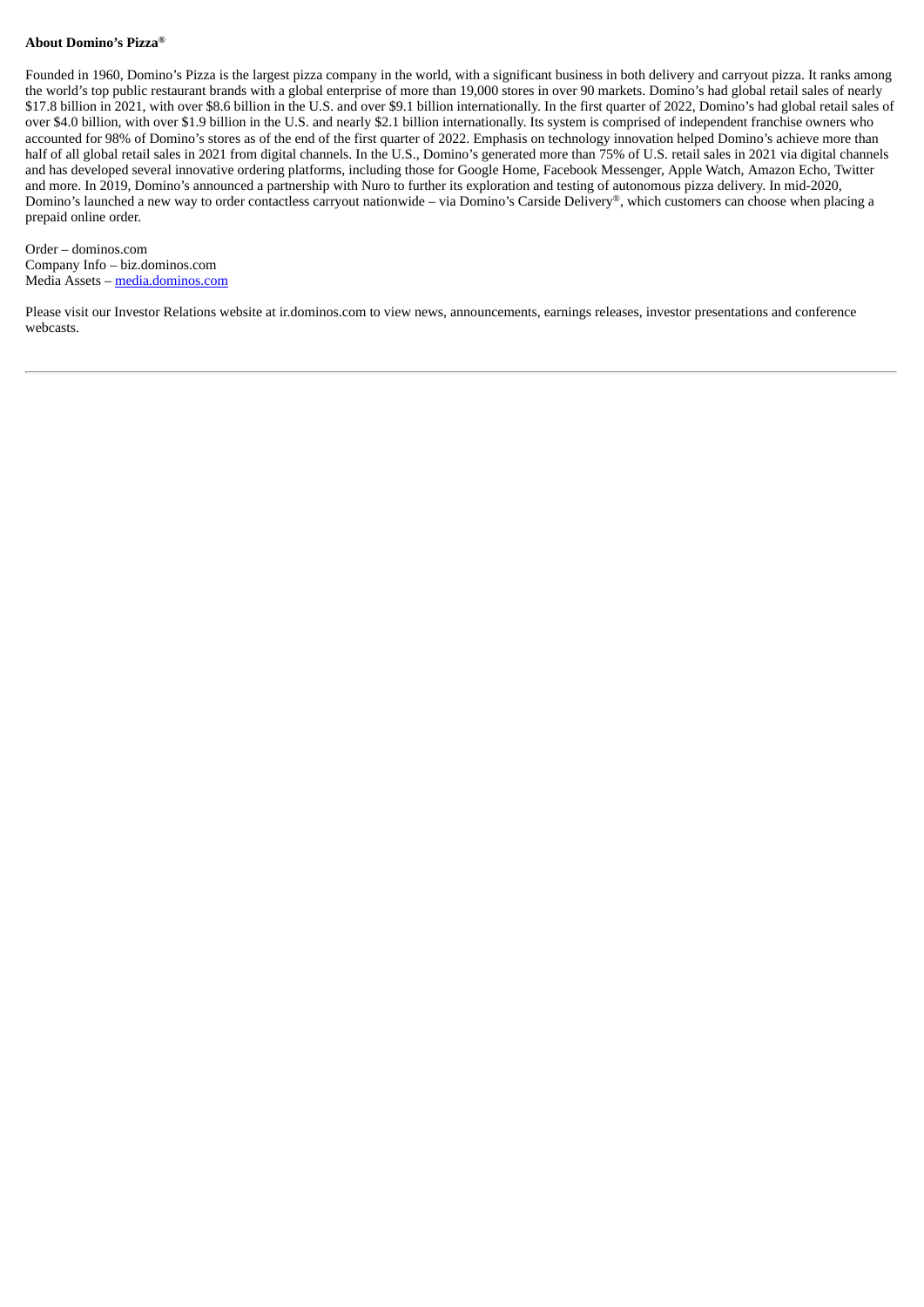## **SAFE HARBOR STATEMENT UNDER THE PRIVATE SECURITIES LITIGATION REFORM ACT OF 1995:**

This press release contains various forward-looking statements about the Company within the meaning of the Private Securities Litigation Reform Act of 1995 (the "Act") that are based on current management expectations that involve substantial risks and uncertainties which could cause actual results to differ materially from the results expressed in, or implied by, these forward-looking statements. The following cautionary statements are being made pursuant to the provisions of the Act and with the intention of obtaining the benefits of the "safe harbor" provisions of the Act. You can identify forwardlooking statements by the use of words such as "anticipates," "believes," "could," "should," "estimates," "expects," "intends," "may," "will," "plans," "predicts," "projects," "seeks," "approximately," "potential," "outlook" and similar terms and phrases that concern our strategy, plans or intentions, including references to assumptions. These forward-looking statements address various matters including information concerning future results of operations and business strategy, our anticipated profitability, estimates in same store sales growth, the growth of our U.S. and international business, our ability to service our indebtedness, our future cash flows, our operating performance, trends in our business and other descriptions of future events reflect the Company's expectations based upon currently available information and data. While we believe these expectations and projections are based on reasonable assumptions, such forward-looking statements are inherently subject to risks, uncertainties and assumptions. Important factors that could cause actual results to differ materially from our expectations are more fully described in our filings with the Securities and Exchange Commission, including under the section headed "Risk Factors" in our Annual Report on Form 10-K for the fiscal year ended January 2, 2022. Actual results may differ materially from those expressed or implied in the forward-looking statements as a result of various factors, including but not limited to: our substantial increased indebtedness as a result of our recapitalization transactions and our ability to incur additional indebtedness or refinance or renegotiate key terms of that indebtedness in the future; the impact a downgrade in our credit rating may have on our business, financial condition and results of operations; our future financial performance and our ability to pay principal and interest on our indebtedness; our ability to manage difficulties associated with or related to the ongoing COVID-19 pandemic and the effects of COVID-19 and related regulations and policies on our business and supply chain, including impacts on the availability of labor; labor shortages or changes in operating expenses resulting from changes in prices of food (particularly cheese), fuel and other commodity costs, labor, utilities, insurance, employee benefits and other operating costs; the effectiveness of our advertising, operations and promotional initiatives; shortages, interruptions or disruptions in the supply or delivery of fresh food products and store equipment; the strength of our brand, including our ability to compete in the U.S. and internationally in our intensely competitive industry, including the food service and food delivery markets; the impact of social media and other consumer-oriented technologies on our business, brand and reputation; the impact of new or improved technologies and alternative methods of delivery on consumer behavior; new product, digital ordering and concept developments by us, and other food-industry competitors; our ability to maintain good relationships with and attract new franchisees, and franchisees' ability to successfully manage their operations without negatively impacting our royalty payments and fees or our brand's reputation; our ability to successfully implement cost-saving strategies; our ability and that of our franchisees to successfully operate in the current and future credit environment; changes in the level of consumer spending given general economic conditions, including interest rates, energy prices and consumer confidence; our ability and that of our franchisees to open new restaurants and keep existing restaurants in operation; the impact that widespread illness, health epidemics or general health concerns, severe weather conditions and natural disasters may have on our business and the economies of the countries where we operate; changes in foreign currency exchange rates; changes in income tax rates; our ability to retain or replace our executive officers and other key members of management and our ability to adequately staff our stores and supply chain centers with qualified personnel; our ability to find and/or retain suitable real estate for our stores and supply chain centers; changes in government legislation and regulations, including changes in laws and regulations regarding information privacy, payment methods and consumer protection and social media; adverse legal judgments or settlements; food-borne illness or contamination of products or food tampering; data breaches, power loss, technological failures, user error or other cyber risks threatening us or our franchisees; the impact that environmental, social and governance matters may have on our business and reputation; the effect of war, terrorism, catastrophic events or climate change; our ability to pay dividends and repurchase shares; changes in consumer tastes, spending and traffic patterns and demographic trends; actions by activist investors; changes in accounting policies; and adequacy of our insurance coverage. In light of these risks, uncertainties and assumptions, the forward-looking events discussed in this press release might not occur. All forward-looking statements speak only as of the date of this press release and should be evaluated with an understanding of their inherent uncertainty. Except as required under federal securities laws and the rules and regulations of the Securities and Exchange Commission, or other applicable law, we will not undertake, and specifically disclaim, any obligation to publicly update or revise any forward-looking statements to reflect events or circumstances arising after the date of this press release, whether as a result of new information, future events or otherwise. You are cautioned not to place undue reliance on the forward-looking statements included in this press release or that may be made elsewhere from time to time by, or on behalf of, us. All forward-looking statements attributable to us are expressly qualified by these cautionary statements.

# **TABLES TO FOLLOW**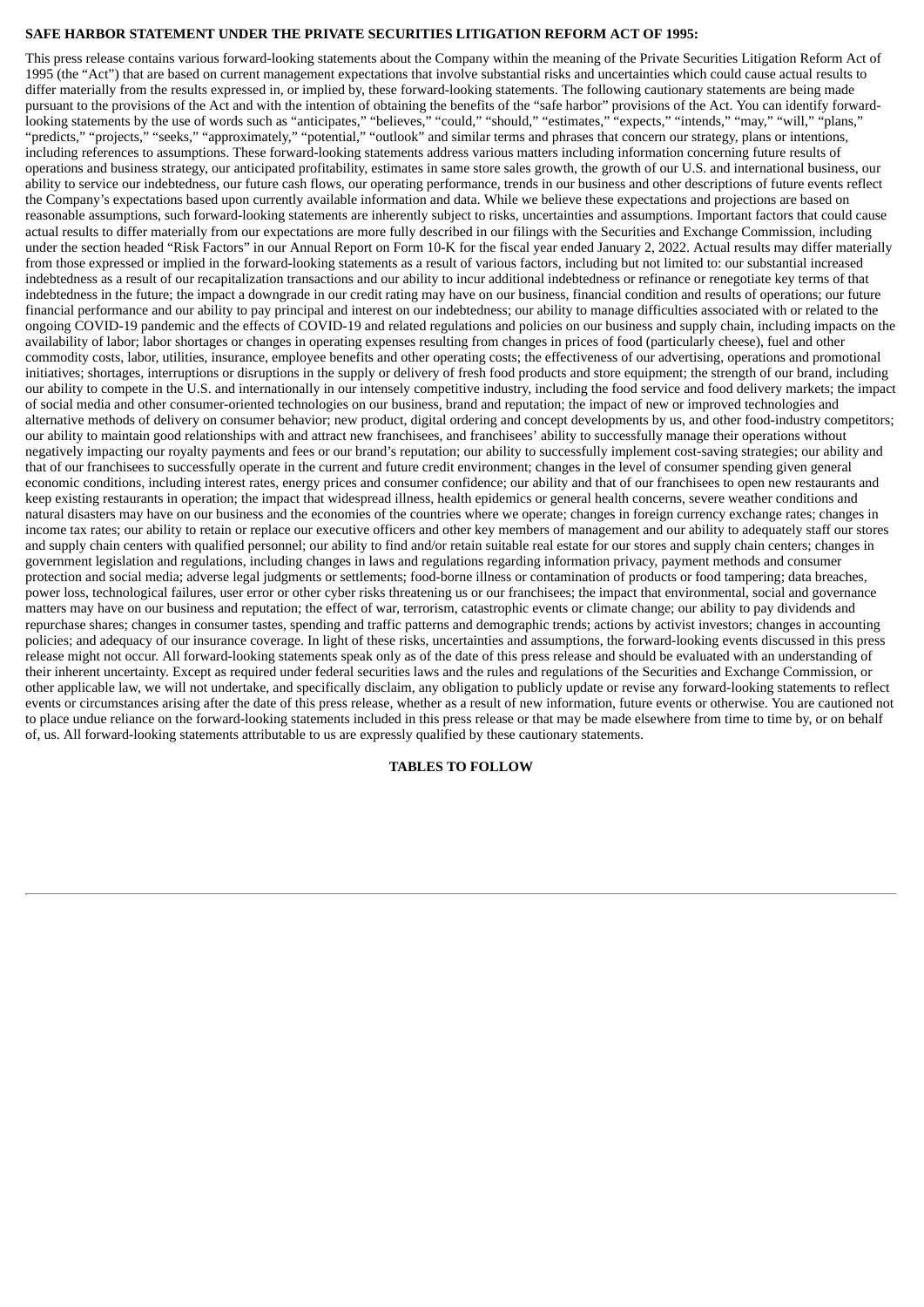## **Domino's Pizza, Inc. and Subsidiaries Condensed Consolidated Statements of Income** (Unaudited)

|                                            | <b>Fiscal Quarter Ended</b>                                    |         |                   |           |                                           |  |
|--------------------------------------------|----------------------------------------------------------------|---------|-------------------|-----------|-------------------------------------------|--|
|                                            | $%$ of<br>March 27,<br><b>Total</b><br>2022<br><b>Revenues</b> |         | March 28,<br>2021 |           | $%$ of<br><b>Total</b><br><b>Revenues</b> |  |
| (In thousands, except per share data)      |                                                                |         |                   |           |                                           |  |
| <b>Revenues:</b>                           |                                                                |         |                   |           |                                           |  |
| U.S. Company-owned stores                  | \$<br>103,895                                                  |         | \$                | 112,744   |                                           |  |
| U.S. franchise royalties and fees          | 122,285                                                        |         |                   | 124,486   |                                           |  |
| Supply chain                               | 609,547                                                        |         |                   | 568,338   |                                           |  |
| International franchise royalties and fees | 68,833                                                         |         |                   | 66,770    |                                           |  |
| U.S. franchise advertising                 | 106,589                                                        |         |                   | 111,360   |                                           |  |
| <b>Total revenues</b>                      | 1,011,149                                                      | 100.0%  |                   | 983,698   | 100.0%                                    |  |
| Cost of sales:                             |                                                                |         |                   |           |                                           |  |
| U.S. Company-owned stores                  | 87,375                                                         |         |                   | 85,742    |                                           |  |
| Supply chain                               | 555,150                                                        |         |                   | 508,805   |                                           |  |
| Total cost of sales                        | 642,525                                                        | 63.5%   |                   | 594,547   | 60.4%                                     |  |
| Operating margin                           | 368,624                                                        | 36.5%   |                   | 389,151   | 39.6%                                     |  |
| General and administrative                 | 97,494                                                         | 9.7%    |                   | 91,253    | 9.3%                                      |  |
| U.S. franchise advertising                 | 106,589                                                        | 10.5%   |                   | 111,360   | 11.3%                                     |  |
| Income from operations                     | 164,541                                                        | 16.3%   |                   | 186,538   | 19.0%                                     |  |
| Other income                               |                                                                | $0.0\%$ |                   | 2,500     | $0.2\%$                                   |  |
| Interest expense, net                      | (46, 823)                                                      | (4.7)%  |                   | (39, 400) | $(4.0)\%$                                 |  |
| Income before provision for income taxes   | 117,718                                                        | 11.6%   |                   | 149,638   | 15.2%                                     |  |
| Provision for income taxes                 | 26,754                                                         | 2.6%    |                   | 31,877    | $3.2\%$                                   |  |
| Net income                                 | \$<br>90,964                                                   | 9.0%    | \$                | 117,761   | 12.0%                                     |  |
| Earnings per share:                        |                                                                |         |                   |           |                                           |  |
| Common stock – diluted                     | \$<br>2.50                                                     |         | \$                | 3.00      |                                           |  |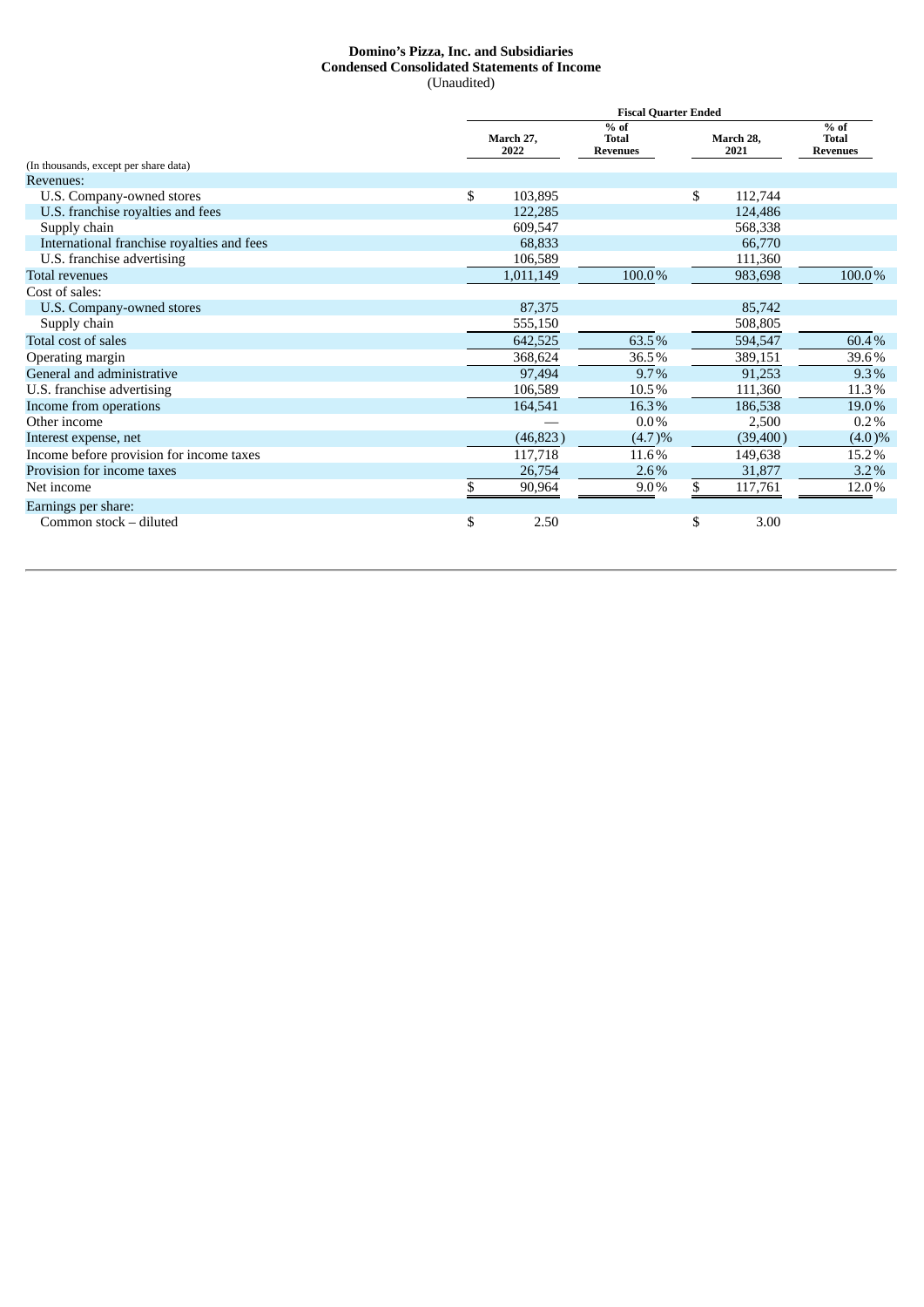#### **Domino's Pizza, Inc. and Subsidiaries Condensed Consolidated Balance Sheets** (Unaudited)

**March 27, 2022 January 2, 2022** (In thousands) Assets Current assets: Cash and cash equivalents **164,962** \$ 148,160<br>Restricted cash and cash equivalents **168,241 180,579** Restricted cash and cash equivalents and cash equivalents and cash equivalents and cash equivalents and cash equivalents and cash equivalents and cash equivalents are  $168,241$  and  $246,978$  and  $255,327$  and  $255,327$ Accounts receivable, net 246,978 255,327 Inventories 77,711 68,328 Prepaid expenses and other and other and the control of the control of the control of the control of the control of the control of the control of the control of the control of the control of the control of the control of t Advertising fund assets, restricted Total current assets 860,540<br>
Property, plant and equipment, net 319,647 324,065 Property, plant and equipment, net 319,647 324,065 324,065 324,065 324,065 324,065 324,065 324,065 324,065 324,065 324,065 324,065 324,065 324,065 324,065 324,065 324,065 324,065 324,065 324,065 3210,702 3210,702 3210,702 Operating lease right-of-use assets 209,099 210,702 Investments 125,840 125,840 Other assets 150,669 150,669 150,669 150,669 150,669 150,669 150,669 150,669 150,669 150,669 150,669 150,669 150,669 Total assets \$ 1,674,022 \$ 1,671,816 Liabilities and stockholders' deficit Current liabilities: Surrent portion of long-term debt 55,588 \$ 55,588 \$ 55,588 \$ 55,588 \$ 55,588 \$ \$ 55,588 \$ \$ 55,588 \$ \$ 55,588 \$ Accounts payable Operating lease liabilities 37,155<br>
Advertising fund liabilities 37,155<br>
Advertising fund liabilities 173,737 Advertising fund liabilities 173,737<br>
Other accrued liabilities 173,737<br>
232.714 173,737<br>
232.714 Other accrued liabilities Total current liabilities 594,824 590,741 Long-term liabilities: Long-term debt, less current portion 5,014,638 Operating lease liabilities 184,471 and the control of the control of the control of the control of the control of the control of the control of the control of the control of the control of the control of the control of th Other accrued liabilities 800.000 93,379 91,502 93,379 91,502 93,379 91,502 93,379 91,502 93,379 91,502 91,502 Total long-term liabilities Total stockholders' deficit (4,198,642) (4,209,536)<br>
Total liabilities and stockholders' deficit (4,198,642) (4,209,536) (4,209,536 ) Total liabilities and stockholders' deficit 5 1,674,022  $\overline{\$}$